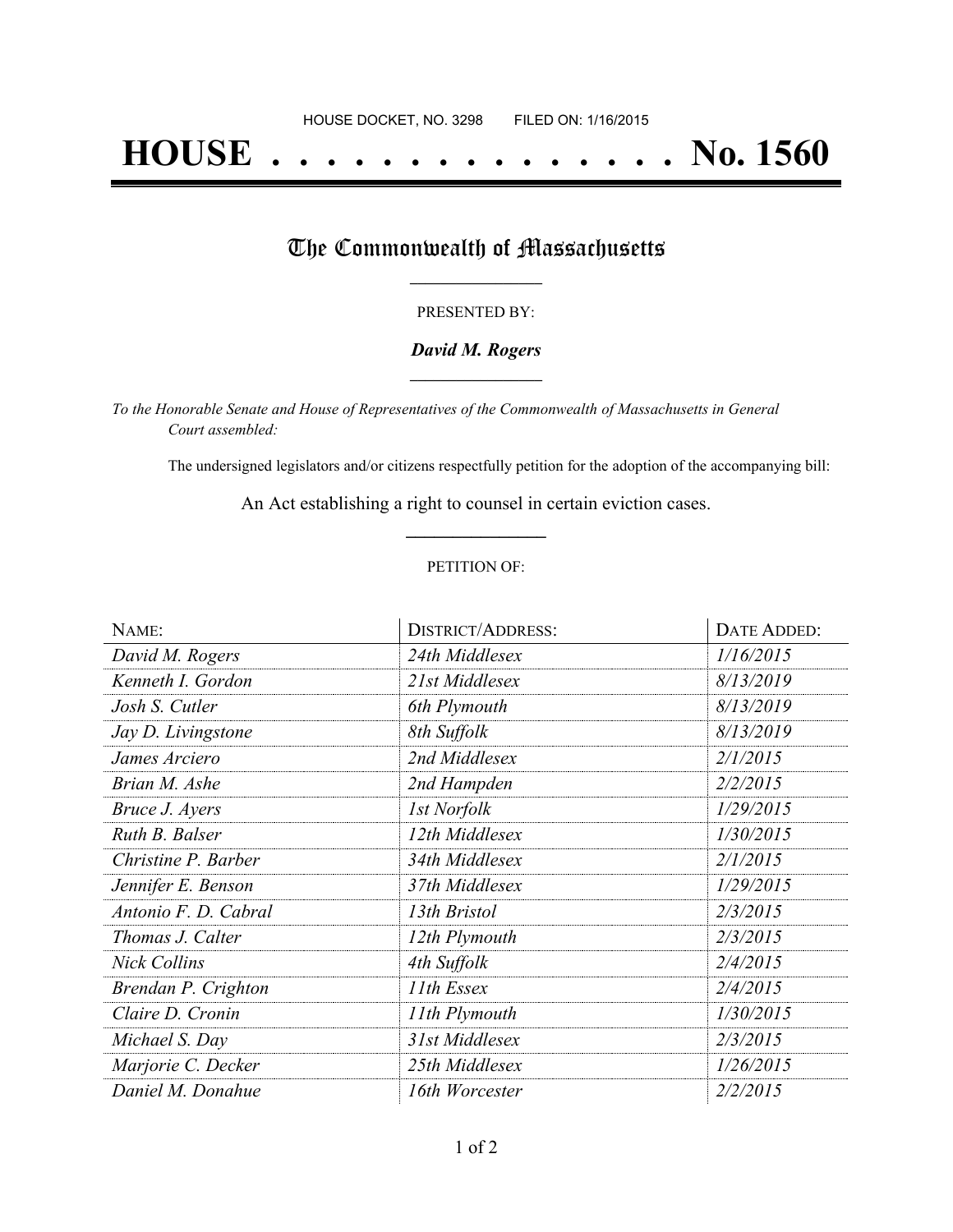| Lori A. Ehrlich            | 8th Essex        | 2/2/2015  |
|----------------------------|------------------|-----------|
| Sean Garballey             | 23rd Middlesex   | 2/3/2015  |
| Denise C. Garlick          | 13th Norfolk     | 2/3/2015  |
| Carlos Gonzalez            | 10th Hampden     | 1/29/2015 |
| Patricia A. Haddad         | 5th Bristol      | 2/3/2015  |
| Paul R. Heroux             | 2nd Bristol      | 2/4/2015  |
| Patricia D. Jehlen         | Second Middlesex | 2/2/2015  |
| Jay R. Kaufman             | 15th Middlesex   | 2/3/2015  |
| Mary S. Keefe              | 15th Worcester   | 1/30/2015 |
| Kay Khan                   | 11th Middlesex   | 1/30/2015 |
| John J. Lawn, Jr.          | 10th Middlesex   | 2/2/2015  |
| Jason M. Lewis             | Fifth Middlesex  | 2/2/2015  |
| John J. Mahoney            | 13th Worcester   | 2/3/2015  |
| Brian R. Mannal            | 2nd Barnstable   | 1/29/2015 |
| Paul W. Mark               | 2nd Berkshire    | 2/3/2015  |
| Frank A. Moran             | 17th Essex       | 2/2/2015  |
| James J. O'Day             | 14th Worcester   | 2/3/2015  |
| <b>Alice Hanlon Peisch</b> | 14th Norfolk     | 2/4/2015  |
| Denise Provost             | 27th Middlesex   | 1/29/2015 |
| <b>Byron Rushing</b>       | 9th Suffolk      | 2/4/2015  |
| Daniel J. Ryan             | 2nd Suffolk      | 2/4/2015  |
| Tom Sannicandro            | 7th Middlesex    | 2/2/2015  |
| John W. Scibak             | 2nd Hampshire    | 2/2/2015  |
| Frank I. Smizik            | 15th Norfolk     | 2/2/2015  |
| Benjamin Swan              | 11th Hampden     | 1/26/2015 |
| Timothy J. Toomey, Jr.     | 26th Middlesex   | 1/30/2015 |
| Aaron Vega                 | 5th Hampden      | 2/2/2015  |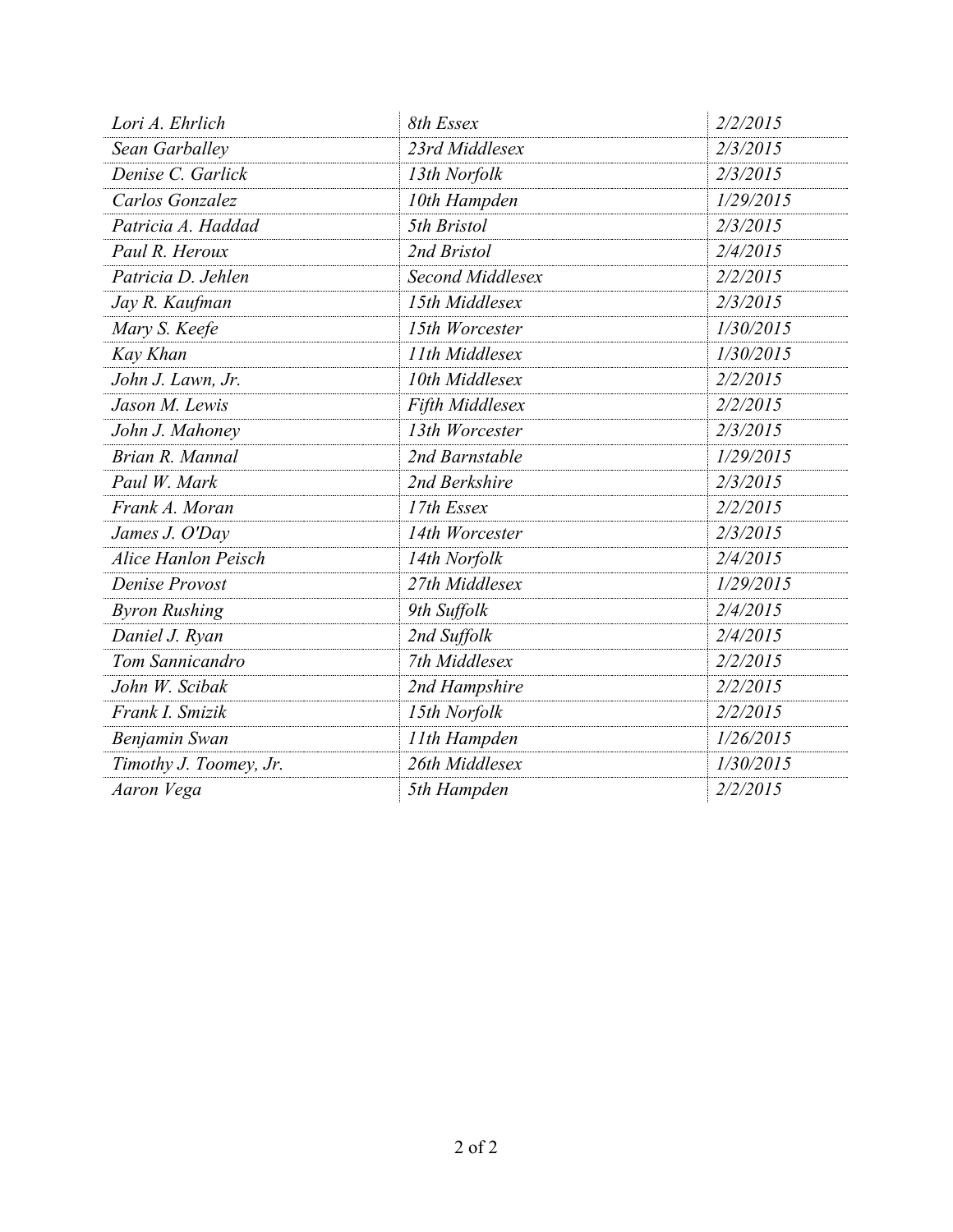# **HOUSE . . . . . . . . . . . . . . . No. 1560**

By Mr. Rogers of Cambridge, a petition (accompanied by bill, House, No. 1560) of David M. Rogers and others relative to establishing a right to counsel in certain eviction cases. The Judiciary.

### The Commonwealth of Massachusetts

**In the One Hundred and Eighty-Ninth General Court (2015-2016) \_\_\_\_\_\_\_\_\_\_\_\_\_\_\_**

**\_\_\_\_\_\_\_\_\_\_\_\_\_\_\_**

An Act establishing a right to counsel in certain eviction cases.

*Whereas,* The deferred operation of this act would tend to defeat its purpose, which is to provide forthwith indigent persons with the right to counsel in certain eviction cases, therefore it is hereby declared to be an emergency law, necessary for the immediate preservation of the public convenience.

Be it enacted by the Senate and House of Representatives in General Court assembled, and by the authority *of the same, as follows:*

- 1 SECTION 1. Chapter 239 of the General Laws is hereby amended by adding the
- 2 following 3 sections:-
- 3 Section 14. For purposes of sections 15 and 16 the following terms shall, unless the

4 context clearly requires otherwise, have the following meanings:-

- 5 "Committee", the civil justice committee established in section 15.
- 6 "Covered proceeding", a proceeding resulting from an action brought pursuant to section
- 7 1A or a proceeding resulting from an action brought pursuant to this chapter by a person to
- 8 recover land or tenements based on the following: (a) the lessee of land or tenements or a person
- 9 holding under him holds possession without right after the determination of a lease by its own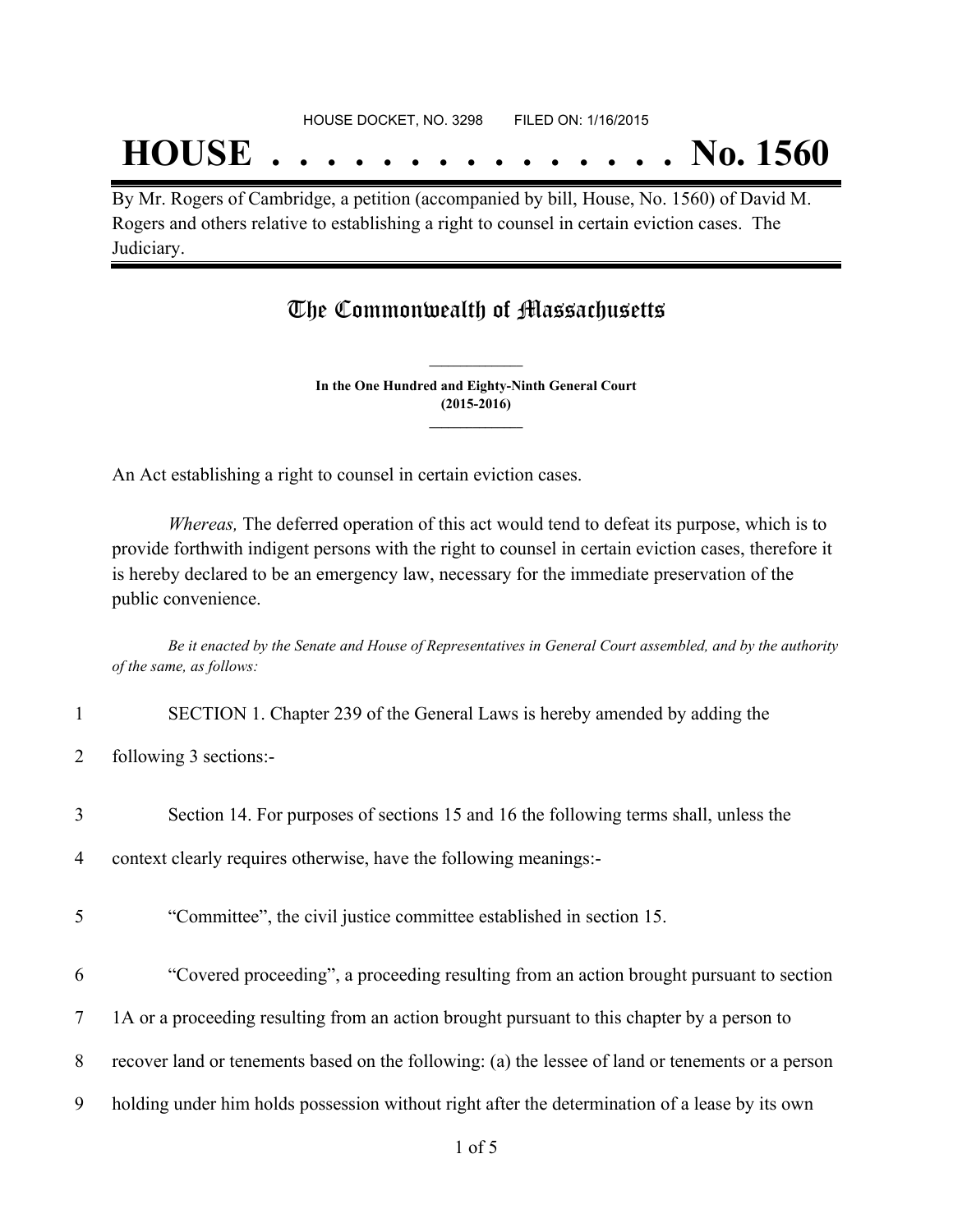limitation or by notice to quit or otherwise; (b) a mortgage of land has been foreclosed by a sale under a power therein contained or otherwise; or (c) a tax title has been foreclosed by decree of the land court.

 "Designated organization", an organization that provides legal counsel and is identified and designated by the civil justice committee pursuant to section 15.

 "Eligible individual", a defendant or respondent in a covered proceeding who is an indigent tenant or occupant of a rental dwelling or dwelling unit, the owner and occupant of a dwelling unit owned as a condominium, or the owner and occupant of a 1-family or 2-family dwelling where such dwelling unit or dwelling is located in the commonwealth.

"Indigent", a person who is:

 (i) receiving public assistance under: (1) aid to families with dependent children pursuant to chapter 118; (2) the program of emergency aid for elderly and disabled residents of the commonwealth pursuant to section 1 of chapter 117A; (3) a veterans' benefits programs; (4) Title XVI of the Social Security Act; (5) food stamps; (6) refugee resettlement benefits; or (7) Medicaid, pursuant to 42 U.S.C. section 1396, et seq.;

 (ii) earning an income, after taxes, that is 125 per cent or less of the current poverty threshold established annually by the Community Services Administration pursuant to section 625 of the Economic Opportunity Act, as amended; or

 (iii) unable to pay the fees and costs of the covered proceeding in which he or she is involved or is unable to do so without depriving himself, herself or his dependents of the necessities of life, including food, shelter and clothing; provided, however an inmate in a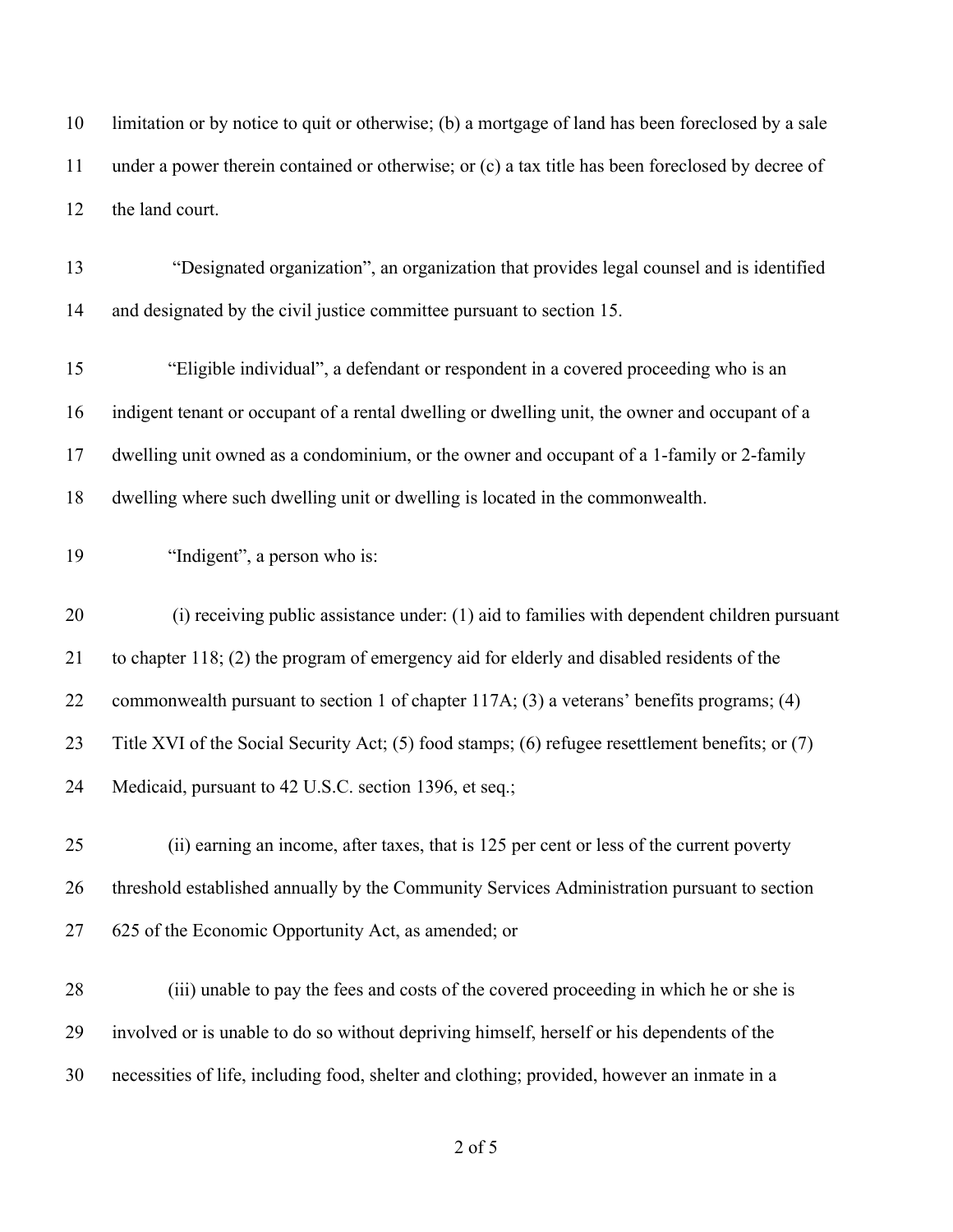| 31 | correctional facility shall not be adjudged indigent unless the inmate has complied with the         |
|----|------------------------------------------------------------------------------------------------------|
| 32 | procedures set forth in section 29 of chapter 261 o and the court finds that the inmate is incapable |
| 33 | of making payments under the plans set forth in said section 29.                                     |
| 34 | "Legal counsel" or "counsel", means a lawyer or lawyers licensed to practice law in the              |
| 35 | Commonwealth of Massachusetts.                                                                       |
| 36 | Section 15. (a) There shall be established within the executive office of housing and                |
| 37 | economic development, but not under its control, a state agency known as the civil justice           |
| 38 | committee. The committee shall consist of 6 members appointed by the governor, 2 of whom             |
| 39 | shall be representatives from the Massachusetts Access to Justice Commission, 2 of whom shall        |
| 40 | be representatives from the Massachusetts Legal Assistance Corporation and 2 of whom shall be        |
| 41 | representatives from the Committee for Public Counsel Services. The committee shall be               |
| 42 | responsible for establishing and implementing a program for the provision of legal services to       |
| 43 | eligible individuals with respect to covered proceedings.                                            |
| 44 | The committee or its designee shall identify and designate organizations eligible to                 |
| 45 | provide legal counsel in accordance with this section and section 16; provided, however the          |
| 46 | committee shall only designate organizations that:                                                   |
| 47 | (i) operate pursuant to the standards contained in section 4, Standards for Relations with           |
| 48 | Clients, and section 6, Standards for Quality Assurance, of the Standards for Providers of Civil     |
| 49 | Legal Aid established by the American Bar Association;                                               |
| 50 | (ii) maintain its principal purpose as furnishing free or low-cost legal services to persons         |
| 51 | who are unable to afford private legal counsel;                                                      |
|    |                                                                                                      |

of 5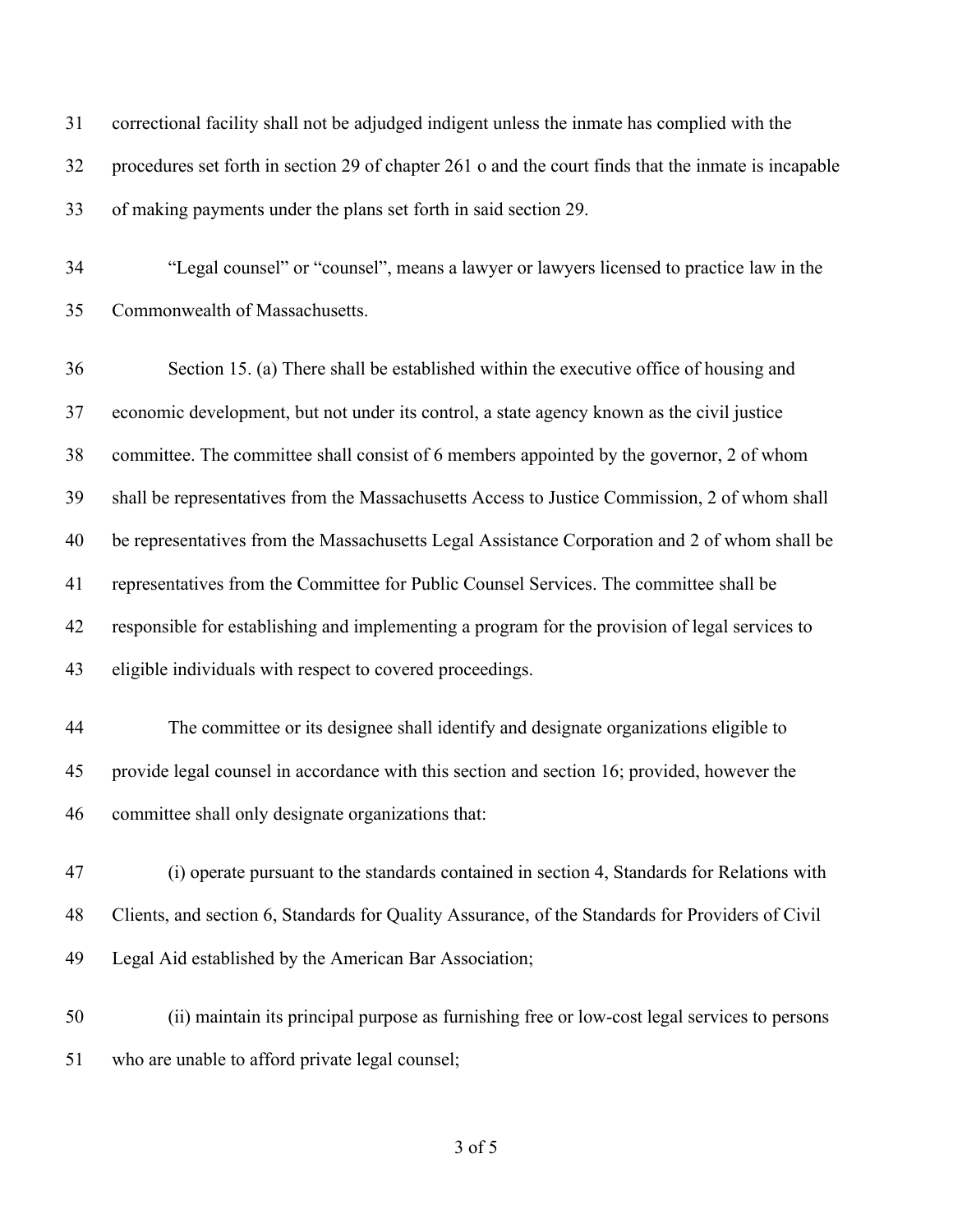| 52 | (iii) has substantial expertise in housing law and landlord and tenant law and relevant            |
|----|----------------------------------------------------------------------------------------------------|
| 53 | experience in representing low-income tenants in the civil courts of the commonwealth; or          |
| 54 | (iv) satisfy other criteria established by the civil justice committee.                            |
| 55 | (b) The committee shall establish procedures for the monitoring of the services provided           |
| 56 | pursuant to this section and section 16 to ensure that designated organizations are providing      |
| 57 | competent legal services and shall annually review the performance of designated organizations;    |
| 58 | provided, however, that the committee may decline to renew the designation of any such             |
| 59 | organization.                                                                                      |
| 60 | (c) The committee shall require each designated organization to identify the geographic            |
| 61 | areas from which the organization shall represent eligible individuals, and for each geographic    |
| 62 | area, shall maintain a list of such organizations that shall represent such individual.            |
| 63 | (d) An organization designated by the civil justice committee pursuant to this section             |
| 64 | shall not be considered to be or have any rights as a state employee.                              |
| 65 | (e) The committee may promulgate any rules or regulations necessary to implement this              |
| 66 | section or section 16.                                                                             |
| 67 | Section 16. (a) The civil justice committee shall immediately assign a designated                  |
| 68 | organization to represent an eligible individual upon receipt of a request for such services from: |
| 69 | (i) the eligible individual;                                                                       |
| 70 | (ii) a judge to whom a covered proceeding has been assigned; or                                    |
| 71 | (iii) such designated organization.                                                                |
|    |                                                                                                    |

of 5